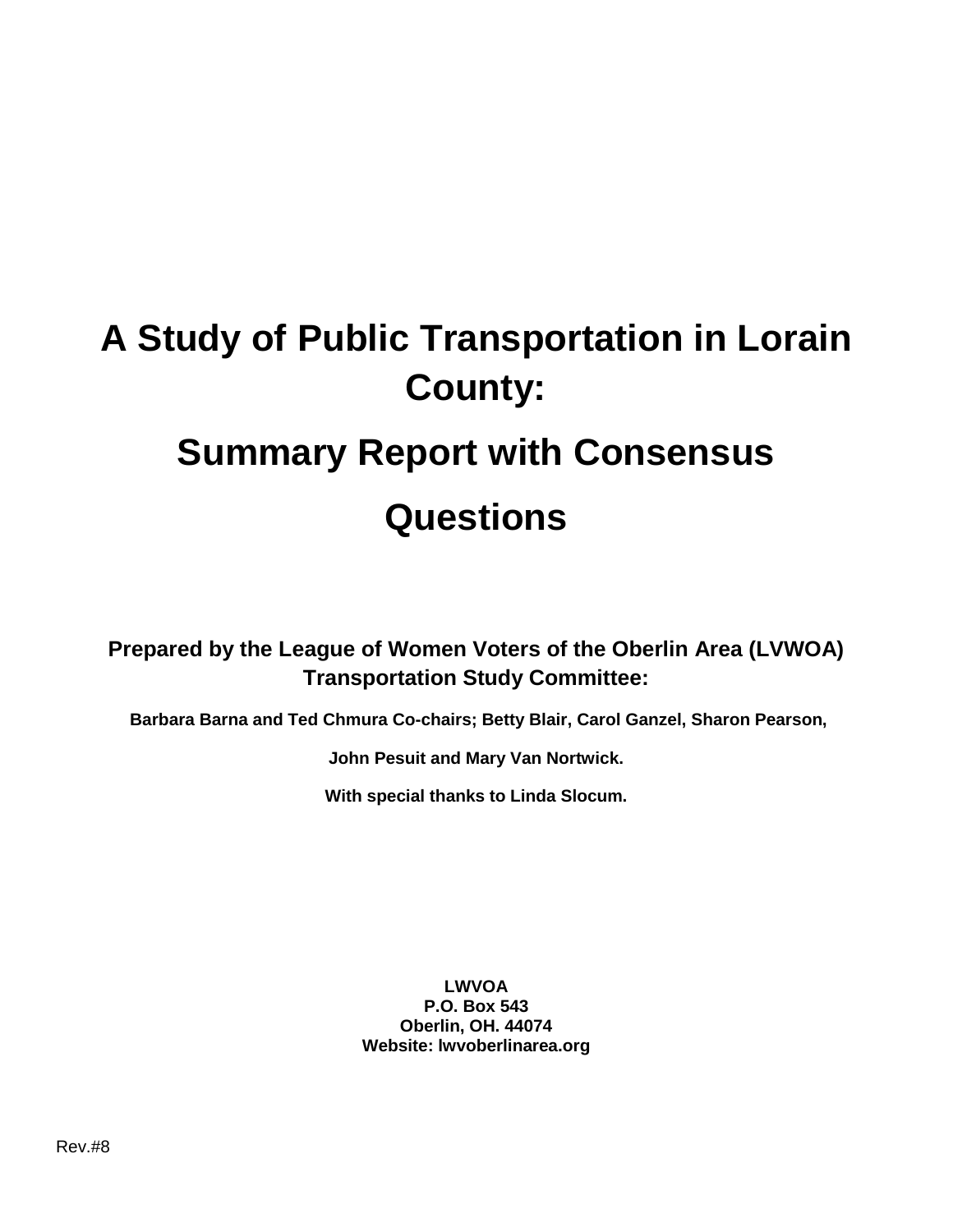#### **About the League of Women Voters**

The League of Women Voters is a nonpartisan political organization which, since 1920 has sought to increase understanding of major public policy issues, and to influence public policy through education and advocacy. The League is a grassroots organization with memberships at local, state, and national levels. While the League encourages voting and a democratic form of government, it maintains a nonpartisan stance, neither supporting nor opposing candidates for political office. The organization's major goal is to make democracy work for all citizens. With respect to transportation, the League believes that "energy-efficient and environmentally sound transportation systems should afford better access to housing and jobs…".[3]. Information describing the League's position on a variety of issues is available at the website [\(www.lwv.org\)](http://www.lwv.org/).

#### **About the Study**

**The LWVOA Public Transportation Study.** In 2013, the League of Women Voters of the Oberlin Area (LWVOA) formed a sub-committee to study public transportation in Lorain County and to conduct a countywide transportation survey regarding attitudes towards public transportation. On September 11, 2013, (Revised February 18, 2014) the LWVOA drafted a position statement concerning public transportation, the major points of which are listed below.

(1) The LWVOA believes that a healthy public transit service is a valuable community asset.

(2) Lorain County has the nucleus for such a service but has been stymied by the lack of consistent funding. This has resulted in the County's having to scale back its system to a "bare bones" system.

(3) The benefits of a good public transit system are: improved mobility, better access to available jobs, and an alternative to the private automobile for those unable to drive themselves. These translate into improved economic benefits for the region.

(4) Every local dollar spent on transit attracts additional state and federal dollars.

(5) The key to a stable source of funding lies in a permanent tax. Of the two presently available forms of taxation, real estate levies or sales, the sales tax will offer the highest benefit, probably be the least difficult to sell and is consistent with our neighboring counties.

(6) For the County to obtain State and Federal dollars for transit, a staff skilled in the writing of grant applications will be needed for a period of years before these additional dollars can be fully realized.

**Study Methodology.** The Transportation Survey was carried out in the fall of 2013 and utilized an online questionnaire to obtain public input throughout the county. Prior to finalizing the survey, data regarding county transit statistics and current facilities were obtained from the offices of the County Commissioners and state representative Dan Ramos. Information regarding past surveys and current public transit issues was obtained from The Oberlin Project, Lorain County Community College, Linking Employment Abilities and Potential (LEAP), Oberlin College, and other non-profit groups. The Survey Monkey software program was used to design the questionnaire and analyze collected data. Inquiries were made at public libraries and several commercial establishments throughout the county for LWVOA members to collect on-site survey data in addition to the on-line survey. Efforts to utilize commercial establishments were unsuccessful but most public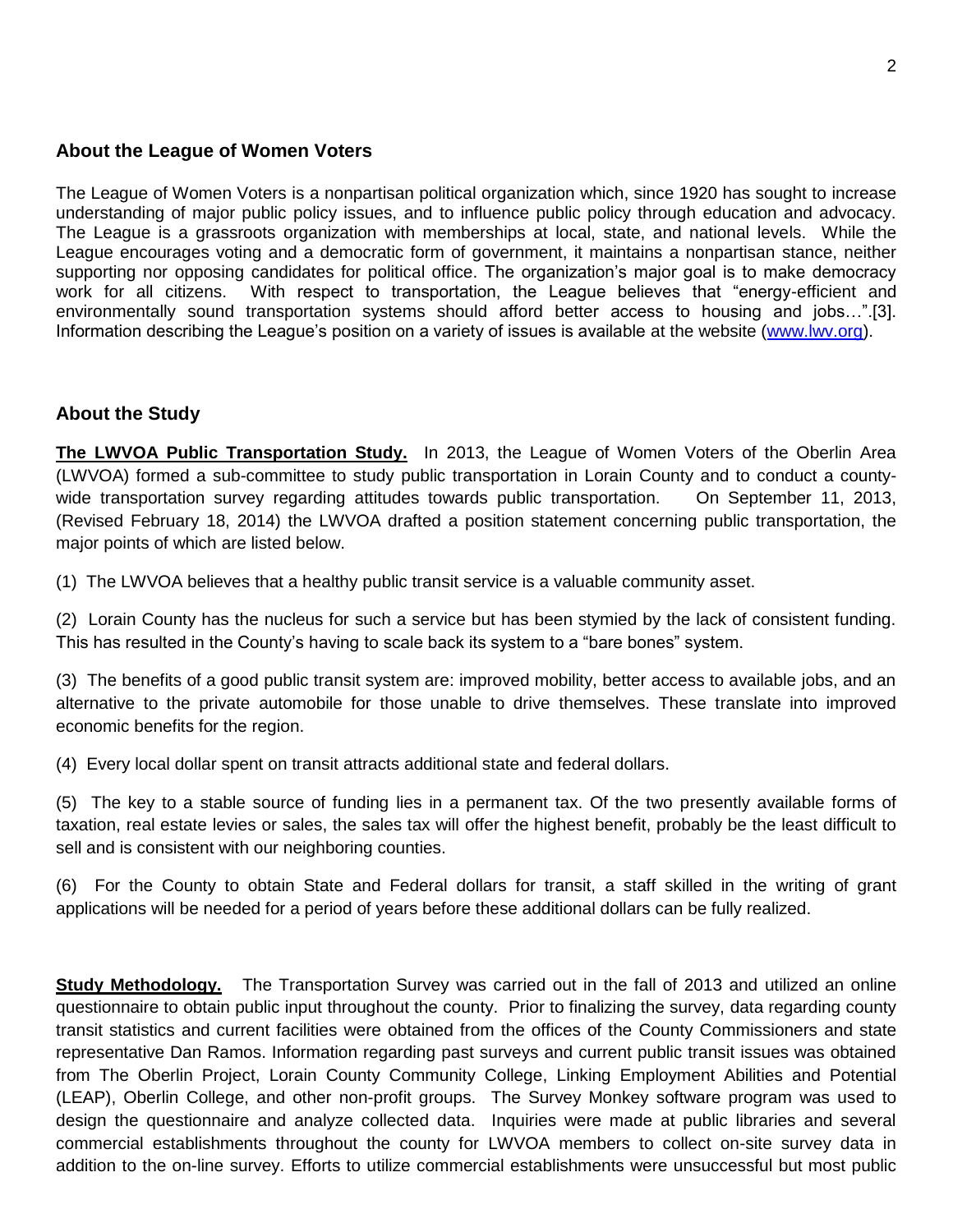libraries were amenable to on-site data collection. Therefore LWVOA members visited eight public libraries throughout the county to hand out paper questionnaires and obtain data on site. To generate publicity for the survey, announcements were made in local newspapers (News Tribune, Chronicle, Rural Urban Record), LWVOA Newsletter, on websites (LWVOA, Oberlin Project, LEAP), and on Channel 9. Visits were made to Oberlin College and Lorain County Community College for volunteers and for publicizing the survey in college websites.

The objectives of the survey were to obtain information from a random sampling of Lorain County residents (urban, rural, specific age groups, disability or non-disability) regarding: (a) attitudes and perceptions of existing service; (b) major reasons why existing service was or was not used; (c) level of interest in expanding or improving service; and (d) level of support for using tax dollars to expand or improve service.

### **BACKGROUND: Lorain County**

According to the 2010 Census, the population of Lorain County is about 301,357 people, with approximately 133,022 workers 16 years old or over (Table 1)[11]. Less than 1% of these workers (1,185) reported using public transportation. Approximately 2.9% or 3,854 reported working at home.

| Table 1. Lorain County Statistics, 2010: Source, U.S.<br><b>Census Bureau</b> |                     |
|-------------------------------------------------------------------------------|---------------------|
| Population                                                                    | 301,357             |
| Median Age                                                                    | 40                  |
| Number of Companies                                                           | 20,283              |
| Education                                                                     | 88.7% high school   |
|                                                                               | graduates or higher |
| <b>Housing Units</b>                                                          | 127,036             |
| Median Household Income                                                       | \$51,756            |
| <b>Below Poverty Level</b>                                                    | 13.6%               |
| Foreign-born                                                                  | 8,530               |
| Veterans                                                                      | 25,125              |

**Lorain County Transit (2003-2013).** The Lorain County Transit, a public transportation system, is operated under the auspices of the Lorain County Commissioners. In March, 2004, the Commissioners assumed operation of the program from the Lorain County Transit Board. Lorain County has no dedicated tax revenue for support of public transportation but must take funds from general revenue. A large part of public transportation money comes from federal grants which require matching local funds. In the economic downturn beginning 2008, voters in November 2009 did not approve a sales tax increase of 0.5%. As a result, the County Commissioners stated they could not provide \$500,000 out of the general fund to operate Lorain County Transit and consequently, in 2009-2010, public bus routes were reduced from 14 lines to 4 with a Cleveland commuter service still operating.

More recently, in the early part of 2013, a 0.04-mill property tax levy specifically for Lorain County Transit was placed on the ballot but was also not approved by the voters. As of 2013, the County's contribution to Lorain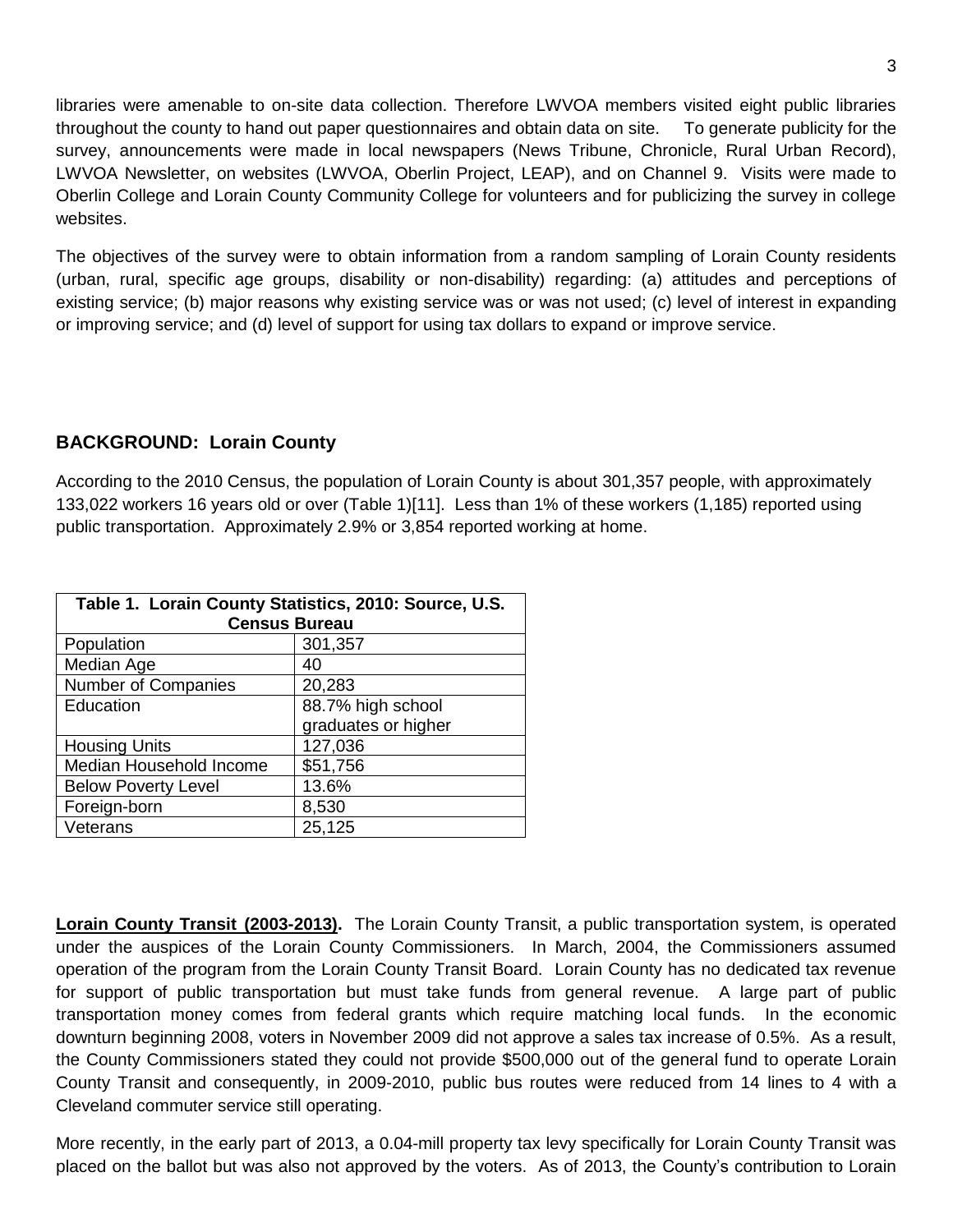County Transit had dropped from \$1.5 million per year to \$50,000. The lack of matching county funding meant that \$1.5 million in federal funds for transit projects had to be returned. In August of 2013, the Cleveland commuter service was terminated for lack of ridership. Currently, Lorain County transit is focused in Lorain and Elyria which together form a small urbanized area (defined as a population greater than 50,000 and less than 200,000) [7]. Approximately one-fourth of Lorain County land is urbanized with a major rural area in the southern portion of the county. This rural area is not served by public transit and does not support transit levies. [9]. As shown in Table 1, ridership in 2012 had diminished by approximately 90% compared to 2003. In 2014, another 0.065 mill property levy was placed on the ballot [4]. Despite the efforts of a Lorain County Transit Committee promoting economic benefits of extended transit, the levy failed.

|      | Table 2. Lorain County Transit Ridership:<br>2003-2012 |             |         |
|------|--------------------------------------------------------|-------------|---------|
|      | <b>Fixed Route</b>                                     | Dial-A-Ride | Total   |
| 2003 | 642,532                                                | 63,326      | 705,858 |
| 2004 | 746,625                                                | 65,946      | 812,571 |
| 2005 | 796,475                                                | 59,212      | 855,687 |
| 2006 | 791,717                                                | 57,305      | 849,022 |
| 2007 | 674,187                                                | 47,616      | 721,803 |
| 2008 | 666,020                                                | 46,198      | 712,218 |
| 2009 | 556,827                                                | 33,354      | 590,181 |
| 2010 | 98,912                                                 | 8,324       | 107,236 |
| 2011 | 79,225                                                 | 9,697       | 88,922  |
| 2012 | 67,193                                                 | 6,977       | 74,170  |

As of 2014, there are estimated to be 54,800 people in Lorain County who are in need of public transportation [9]. Approximately 13% of Lorain County residents do not own a car. Current national trends indicate that young people do not wish to drive as much as previous generations [1]. The numbers of driver's licenses dropped by 12% between 1983 and 2010. During this time, public transportation ridership throughout the country has trended upward [1]. This suggests that young people are turning to alternative methods of transportation such as public transit. Within Lorain County, the population average age is also increasing and older individuals may have difficulty reaching medical care or shopping for daily necessities. As indicated in Table 2, the disabled and the elderly do not have the extent of On Demand public bus service that was once standard in Lorain County. The poverty level in Lorain County is approximately 14.2% and the unemployment rate is 8.7%. As noted in the LWVOA transit study data provided below, 42% of respondents use public transit for employment and 33.9% use public transit for medical appointments.

#### **RESULTS OF THE LWVOA SURVEY**

**Chacteristics of Survey Responders**. A total of 223 individuals responded to the transportation survey. The characteristics of survey responders are summarized in Table 3 [2]. While survey results will be briefly summarized in this report, more detailed data are available at the LWVOA website including survey replies to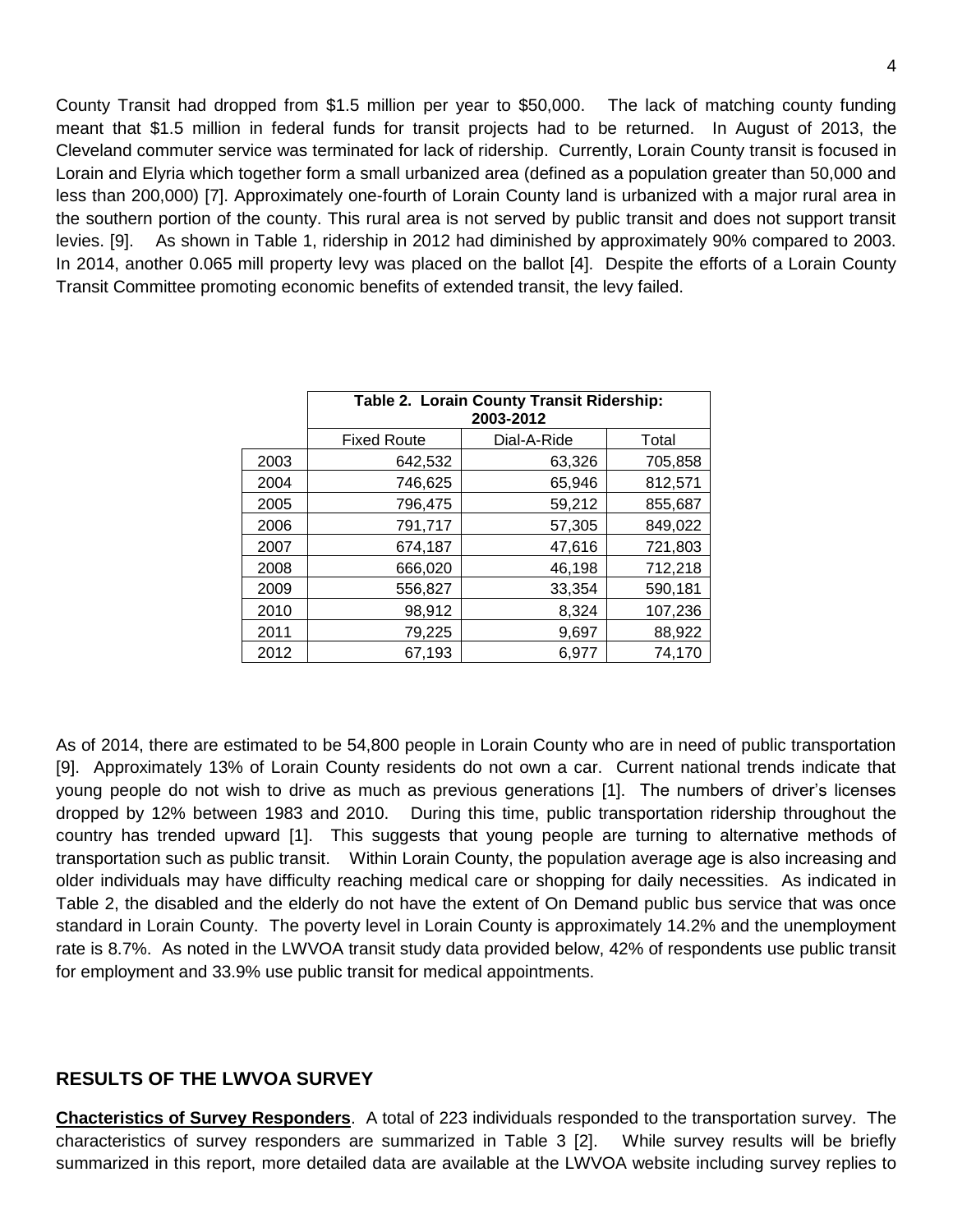specific questions, and responders' comments on the various transportation issues [2]. It should be noted that not all responders answered every question in the survey, thus the number of total responses varies with each question.

| Table 3. Characteristics of Survey Responders |                      |                   |                                  |
|-----------------------------------------------|----------------------|-------------------|----------------------------------|
| <b>CHARACTERISTICS</b>                        | <b>GROUP</b>         | <b>PERCENTAGE</b> | <b>TOTAL</b><br><b>RESPONSES</b> |
| <b>Total Surveys Received</b>                 |                      |                   | 223                              |
| Gender                                        | Female               | 60.6              | 198                              |
|                                               | Male                 | 37.4              |                                  |
|                                               | Prefer not to answer | 2.0               |                                  |
| Primary Language                              | English              | 99.0              | 197                              |
|                                               | Spanish              | 1.0               |                                  |
|                                               |                      |                   |                                  |
| Ethnicity                                     | Caucasian            | 80.8              | 193                              |
|                                               | African-American     | 11.9              |                                  |
|                                               | Asian                | 2.6               |                                  |
|                                               | Latino/a             | 6.2               |                                  |
|                                               | Native American      | 3.1               |                                  |
|                                               |                      |                   |                                  |
| Age                                           | 13-24                | 9.4               | 192                              |
|                                               | 25.44                | 18.2              |                                  |
|                                               | 45.64                | 47.9              |                                  |
|                                               | 65 and over          | 24.5              |                                  |
|                                               |                      |                   |                                  |
| Mobility Impaired                             | Yes                  | 10.4              | 193                              |
|                                               | <b>No</b>            | 80.3              |                                  |
|                                               | Sometimes            | 9.3               |                                  |

**Public Transportation Usage**. A majority of responders (61.8%) had never been on a Lorain County Transit (LCT) bus while 36.8% had taken LCT public transportation at some time. Most responders, however (77.1%) answered that they did not use public transportation. A majority (76.7%) of responders had access to a car, and 57.5% of car owners preferred using a personal vehicle compared to 18.2% of owners who would take public transportation whenever possible. If the usual vehicle was not available, 85% of responders stated they would use family, friends, or neighbors.

Responses to questions regarding reasons for taking or not taking public transportation are summarized in Table 4. Unavailability of public transportation was the major reason (56% of responders) for not using this service. For people using public transportation, the major reason cited was work (42%) followed closely by shopping (39.3%) and entertainment/family/social (39.3%).

| Table 4. Responses Regarding Usage of Public Transportation                                  |                  |                              |           |
|----------------------------------------------------------------------------------------------|------------------|------------------------------|-----------|
| Reasons why public transportation is not used.<br>Reasons why public transportation is used. |                  |                              |           |
| <b>Answer Choices</b>                                                                        | <b>Responses</b> | <b>Answer Choices</b>        | Responses |
| Not available                                                                                | 56.0%            | Work                         | 42.0%     |
| Inconvenient                                                                                 | 30%              | School or post-secondary ed. | 27.7%     |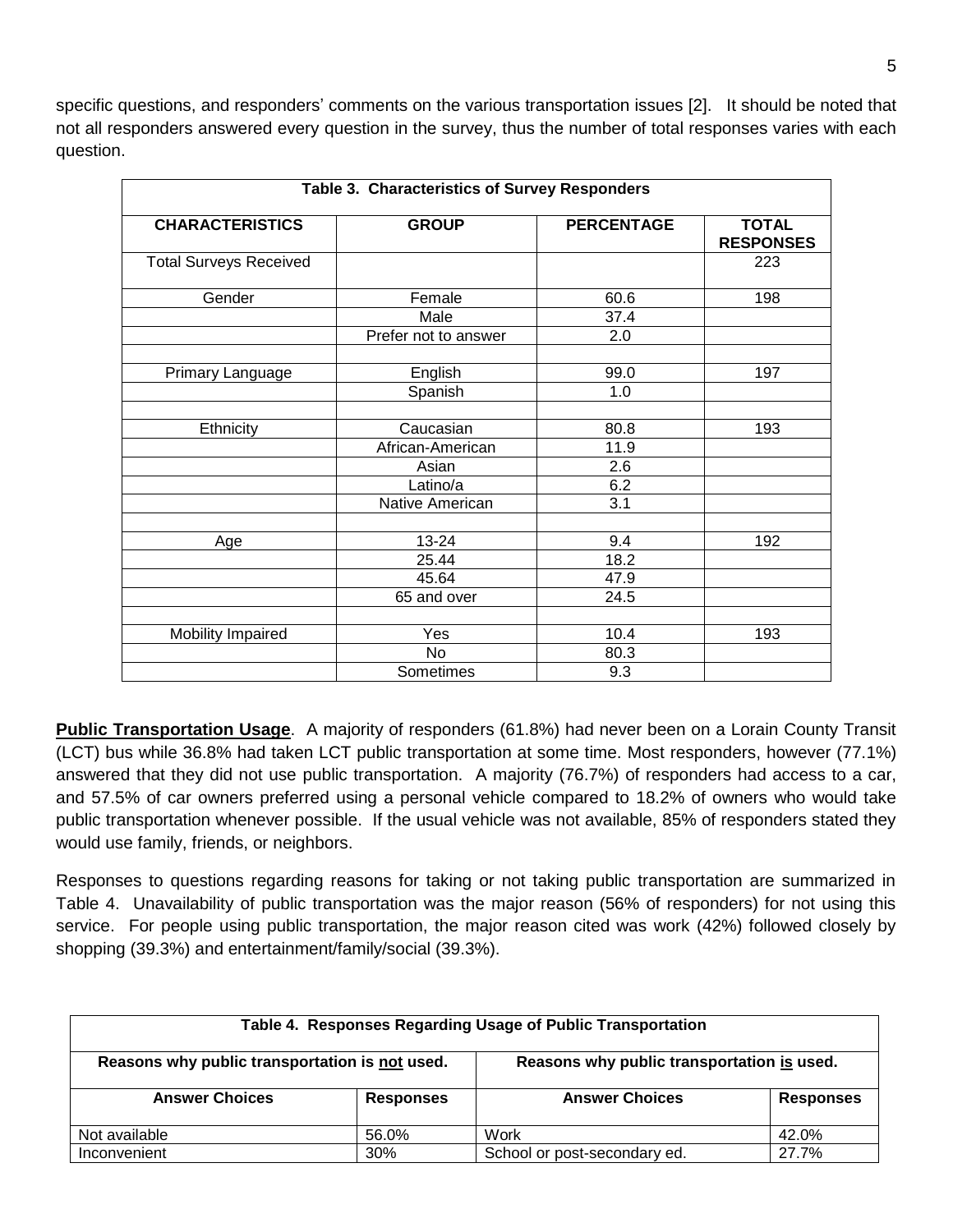| Inefficient                         | 16%   | Shopping                    | 39.3% |
|-------------------------------------|-------|-----------------------------|-------|
| Does not go to places I want to go. | 44.7% | Fravel                      | 26.8% |
| Confusing schedules                 | 19.3% | Entertainment/family/social | 39.3% |
| Am not familiar with it.            | 26.7% | Medical appointments        | 33.9% |
| <b>Total Responses</b>              | 150   | Total Responses             | 112   |

**Perceptions of Existing Public Transportation.** In this and the following question, responders were asked to note whether they would agree strongly, agree, disagree, or disagree strongly with statements regarding public transportation. On issues of whether fares were reasonably priced or vehicles were clean and wellmaintained, a majority of responders expressing an opinion agreed with these statements (26-34%). Most responders (48-55%) however indicated that they had no opinion, most likely reflecting the low percentage of public transportation users among responders. With respect to bus routes, frequency of buses, and bus stops, most responders disagreed strongly (33-55%) that the existing status was adequate.

**Level of Interest in Changing/Modifying Public Transportation.** In response to statements regarding need for improvement or expansion of LCT, a majority of responders (84-87%) either strongly agreed or agreed with these statements. With respect to specific changes such as instituting bus service to the Cleveland airport or RTA station, most (49.7%) responders agreed strongly that they would use this service. The issue of supporting a sales tax for expansion/improvement of LCT drew both strong agreement (51.3%) and agreement (25.6%), totaling 76.9% of all responders.

## **Proposed Public Transportation Criteria**

The Study Committee recommends that the LWVOA reach a consensus on adopting the following criteria in formulating a position statement on public transportation. In considering the pros and cons of each criterion, many of the points raised were derived from responses to the LWVOA Survey.

**Public Transit Criterion #1**: **Safety and Sustainability.** Public transit should provide a safe and affordable ridership experience for all riders (including the disabled and elderly) in a system designed for safety, efficiency, and financial sustainability.

**Criterion #1 Background**. Safety. Overall, public transit systems are an extremely safe way to travel. For transit bus travel, there were 0.05 deaths reported compared to 1.42 deaths for motor vehicle travel [APTA, fig 16]. Professional transportation consultants stress safety and sustainability as well as efficiency for transit systems moving people across cities or wider geographic areas [12]. Safety must be considered in designing the infrastructure, routing, and ridership experience. The legislative agenda adopted by the Northeast Ohio Area-wide Coordinating Agency (NOACA) includes incorporation of safety and sustainability with multimodal travel planning within state and local transits [6, 7]. In a recent transportation study sponsored by the National Resources Defense Council (NRDC), public transit was studied in a number of cities, including Cleveland [5]. Riders in Cleveland (and other cities studied) did not have an issue with ridership safety. In the LWVOA study of Lorain County public transit, however, riders' opinions were divided concerning bus safety. In response to the statement "Safety is of no concern." 28.3% strongly agreed/agreed while 29.9% strongly disagreed/disagreed [2]. These results suggest that ridership safety is an important issue to be addressed in any expansion of Lorain County Transit.

**Consensus Question #1a**. Should ridership safety be a major factor in evaluating public transit?

| <b>DDO</b><br>$\cdot$<br>$  -$ | $- - - -$<br>חו<br>. .<br>$- - - -$ |
|--------------------------------|-------------------------------------|
|                                |                                     |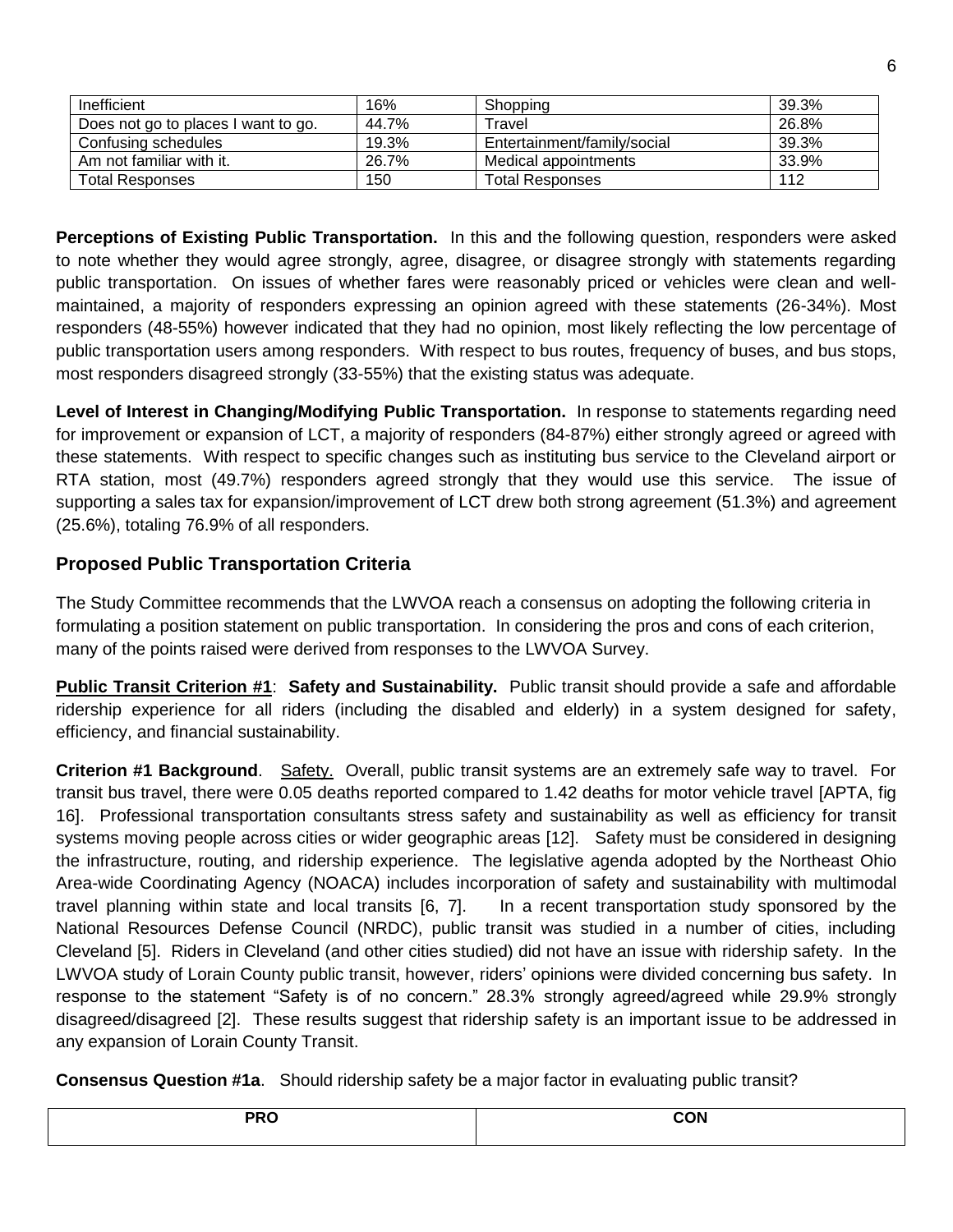| Public transit is safer than driving.                                                            | Some people are afraid of crowds on buses.                                                          |
|--------------------------------------------------------------------------------------------------|-----------------------------------------------------------------------------------------------------|
| Riding the bus avoids the stress of driving, especially in bad<br>weather.                       | Crowds can be a source of infectious diseases.                                                      |
| Transit buses are configured to provide safe entry and exit<br>for the elderly and the disabled. | Bus stop access can be very difficult and dangerous (lack<br>of sidewalks, street crossings, etc.). |

**Criterion #1 Sustainability**. Sustainability of public transit is dependent upon reliable sources of dedicated funding. A permanent tax is key to maintaining public transit systems. According to the U.S. Department of Commerce, every dollar of local tax money invested in public transit generates \$3 in economic growth [9]. It has been pointed out above that Lorain County is giving back to both the State of Ohio and the Federal Government, large sums of money which will no longer be spent in our area. It is important to realize that local money can serve as seed money. Local money when combined with State money can enable receipt of Federal money at up to a 4X multiple. Generating government funding also helps to maintain lower fees for riders. This leverage system is not unique to public transportation but is also used to subsidize highways as well as public water and sewer systems. For example, this leverage helped build our neighbor, Cleveland's new Health Line route which generated approximately \$115 in economic development benefits for every \$1 invested [10].

Currently, Lorain County does not have a dedicated fund for public transit and two property tax levies have been defeated in the past few years. Other forms of taxation, for example, income or gas taxes, are even less likely to succeed. In fact, the State is considering replacing some income tax with sales taxes. At this time not even our federal government has succeeded in raising the existing gas tax to restore the Highway Trust Fund, which will shortly be insolvent, and raising income taxes is not popular. It is unlikely however, that Lorain County public transit can be improved without generating some additional local tax funding in the form of a small sales tax which would be shared by all county residents rather than just property owners alone. In a successful public transit system as illustrated by Stark County, Ohio, passenger fares, local, state, and Federal funding are all utilized [10]. Stark County is very similar to Lorain County in population and extent of urban and rural areas but Stark County has a dedicated transit fund in the form of a sales tax [10]. In the LWVOA Lorain County transit survey described above, 76.9% of responders agreed with the concept of a local sales tax to support public transit. This survey showed that a level of interest in public transit still persists within Lorain County. In pursuing public transit expansion, it will be critical to explain to voters what their tax dollars will provide for the county. Adding to the complexity of this task is that outside funding from various sources (Northeast Ohio Coordinating Agency [NOACA], State and Federal governments) will not kick in until transit projects have been identified, received local tax support, and grant applications made and approved. The lowest costs to the county derive from an ongoing stable funding process.

|            | <b>Consensus Question #1b.</b> Should a public transit system be sustained by a permanent local tax such as a |
|------------|---------------------------------------------------------------------------------------------------------------|
| sales tax? |                                                                                                               |

| <b>PRO</b>                                                                                                | <b>CON</b>                                                                      |
|-----------------------------------------------------------------------------------------------------------|---------------------------------------------------------------------------------|
| Public transit is less expensive than maintaining a car even<br>with a local transit tax.                 | It is not fair for non-riders to pay a tax to support public<br>transit riders. |
| A dedicated local transit tax generates matching state and<br>federal funding which helps keep fares low. | The county already has enough taxes.                                            |
| There is no way to bring county public transit into the 21 <sup>st</sup>                                  | The county had dedicated transit management and funding                         |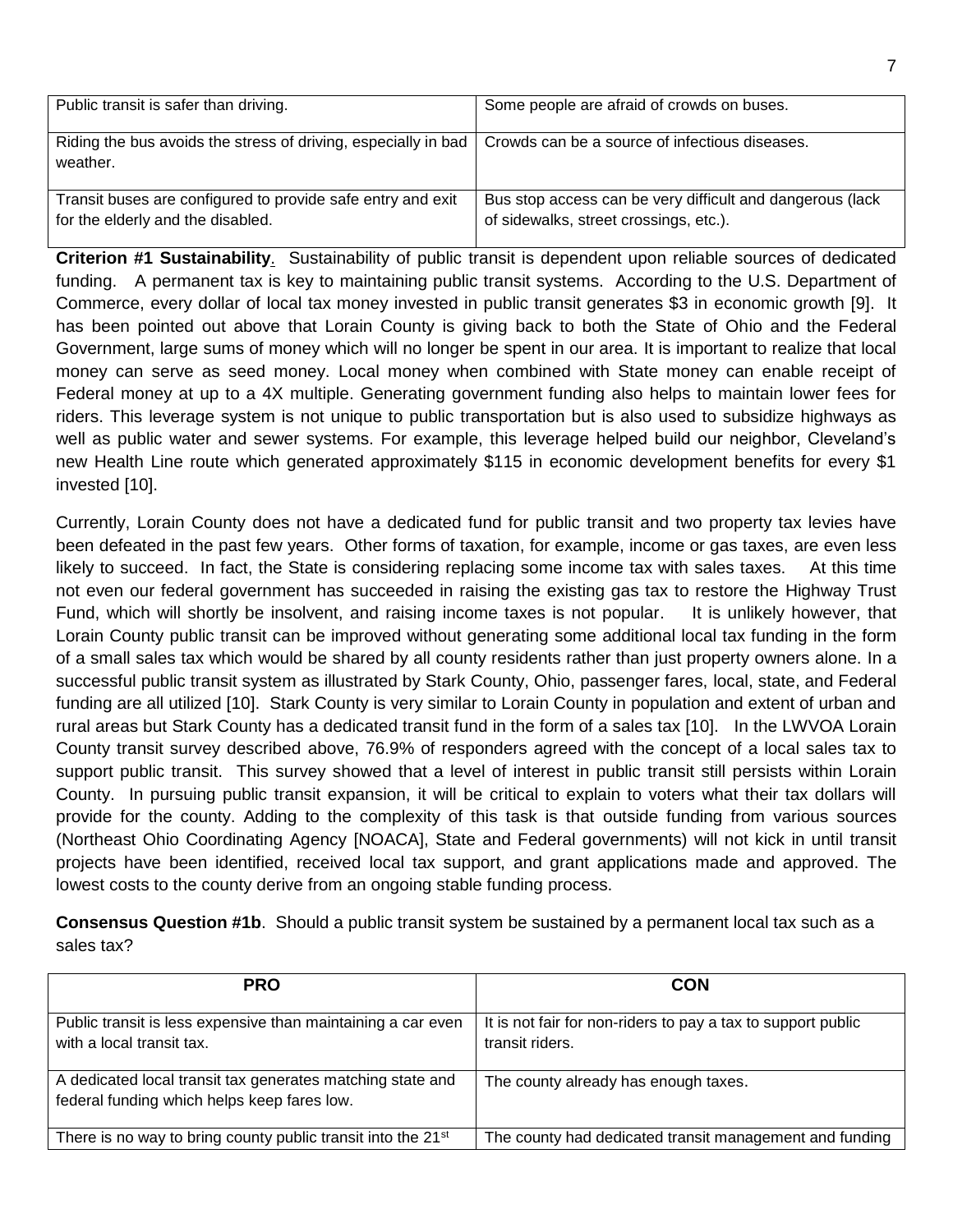| century without a dedicated local tax. | once and eliminated it because of cost. |
|----------------------------------------|-----------------------------------------|

8

**Public Transit Criterion #2:** A good public transit system should provide improved mobility, better access to jobs, educational and medical facilities, and especially the economic and cultural life of the community.

**Criterion #2 Background**. Targeted investments in public transit to connect population centers have been shown to improve workforce mobility and promote local economies [8]. A national study shows that both liberals and conservatives support better public transit [5]. Public transit investments increase property values and promote development opportunities [6]. Overall, since 2004, public transit use has increased to a greater extent than use of highway travel [1, figure 2]. As mentioned above, millennials are not as interested in driving as previous generations and prefer using public transit [9]. Currently Lorain County has no public transit connection with adjacent Cuyahoga County which frustrates access of employers to employees and vice versa. The existing Lorain County transit system is composed of four lines serving the Elyria-Lorain urban area. This is not an ideal system for servicing needs of younger people who use public transit to reach educational centers (some in Wellington) or for seniors who need to reach medical facilities, some of which are now located in Avon. In the LWVOA survey described above, a majority of respondents stated that they used public transit for a variety of purposes, including educational, medical, shopping, and recreational needs. The majority of respondents were dissatisfied with the lack of public transit networks to meet these needs.

**Consensus Question 2a**. Should a transit system connect with major areas of employment, shopping, educational and medical facilities as well as cultural and other venues?

| <b>PRO</b>                                                   | <b>CON</b>                                                    |
|--------------------------------------------------------------|---------------------------------------------------------------|
| Public transit helps the economy by connecting employees     | Not enough people use public transit to justify a complex     |
| with workplaces.                                             | system with many routes to different places.                  |
| Public transit promotes access to educational opportunities  | The rural nature of Lorain County limits the capacity of      |
| by serving broad areas of the county.                        | public transit to serve all areas of the county.              |
| Many businesses rely on transit as a way to reach their      | Residents of Lorain County like their private cars and will   |
| customers.                                                   | not want to try public transit.                               |
| A good public transit system will help to promote population | Public transit requires long wait times and is not convenient |
| growth and retain younger people.                            | to most people.                                               |

**Consensus Question 2b**. To promote public participation in the regional economy, should transit systems cross county lines?

| <b>PRO</b>                                                                                                                                                                                 | <b>CON</b>                                                       |
|--------------------------------------------------------------------------------------------------------------------------------------------------------------------------------------------|------------------------------------------------------------------|
| Northeast Ohio counties will benefit economically from<br>connecting across county lines.                                                                                                  | Lorain County should focus on updating internal transit<br>only. |
| Lorain County residents now have to rely on private means<br>to travel to adjacent Cuyahoga County for access to<br>employment, air travel, medical centers, and major cultural<br>events. | Management of inter-county transit will be too expensive.        |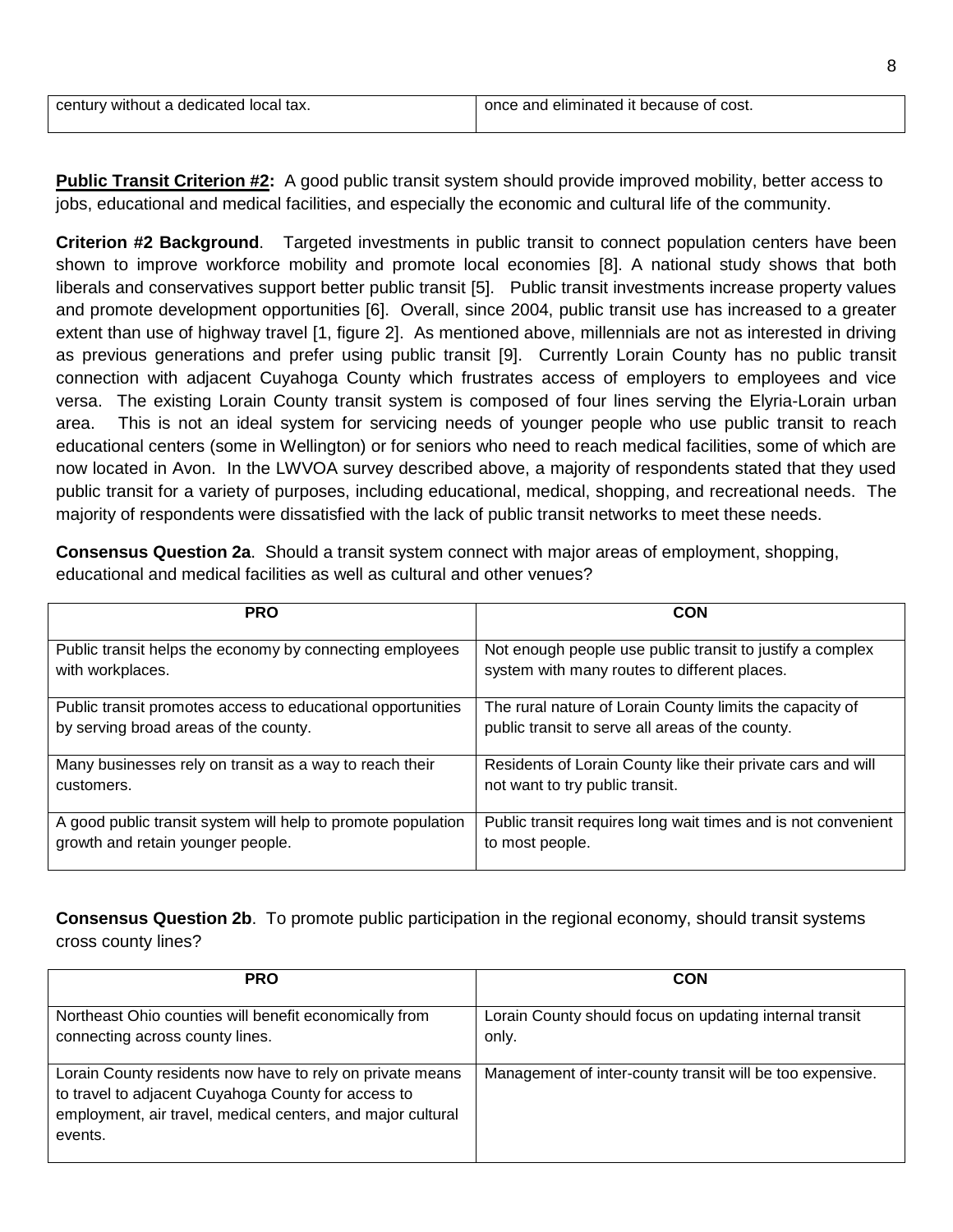**Consensus Question 2c.** To promote public participation in the local economy, should transit systems focus on urban areas or extend to rural regions of a given county?

| <b>PRO</b>                                                                                                                                               | <b>CON</b>                                                                         |
|----------------------------------------------------------------------------------------------------------------------------------------------------------|------------------------------------------------------------------------------------|
| Extending transit systems throughout urban and rural areas<br>promotes economic growth by giving businesses better<br>access to employees and customers. | Transit systems do best in urban areas because of the<br>population density.       |
| Stark County, OH, is an example of a successful public<br>transit system which includes both urban and rural areas<br>throughout the county [10].        | Rural areas in the county are so dispersed that public<br>transit is not feasible. |

**Public Transit Criterion #3**: Public transit systems should utilize environmentally-friendly transportation vehicles and networks so as to preserve natural resources and promote public health.

**Criterion #3 Background.** Compared to private automobiles, public transit conserves energy and improves air quality by reducing greenhouse gas emissions [1]. The predominant land use pattern in Ohio shows sprawling residential and commercial growth which has led to more roads with greater traffic problems. Efficient use of public transit can reduce road congestion while saving energy [1]. Efficient targeting of public transit systems can play a role in shaping the regional economy by attracting mixed use development of existing communities thus enhancing population densities and avoiding further sprawl [8]. This approach would help to preserve land use for environmental conservation, recreation, or farming. Current public transit systems are designed to be more fuel efficient with less carbon emissions than previous types. Ideally, both land use planning and transit planning should occur at the same time with an eye to a 20-year horizon [13].

**Consensus Question 3a**. Should transit systems be designed to minimize environmental pollution and energy consumption?

| <b>PRO</b>                                                                                      | <b>CON</b>                                        |
|-------------------------------------------------------------------------------------------------|---------------------------------------------------|
| Public transit reduces air pollution compared to private<br>automobiles.                        | Buses are not always full – this wastes fuel.     |
| Public transit can reduce road traffic congestion.                                              | Energy-efficient transit systems are very costly. |
| Public transit is efficient by moving more individuals per<br>vehicle than private automobiles. | Air pollution is not a major problem anymore.     |

**Criterion # 4. A public transit system should provide an alternative for vulnerable individuals who cannot drive, such as individuals who are disabled or elderly.**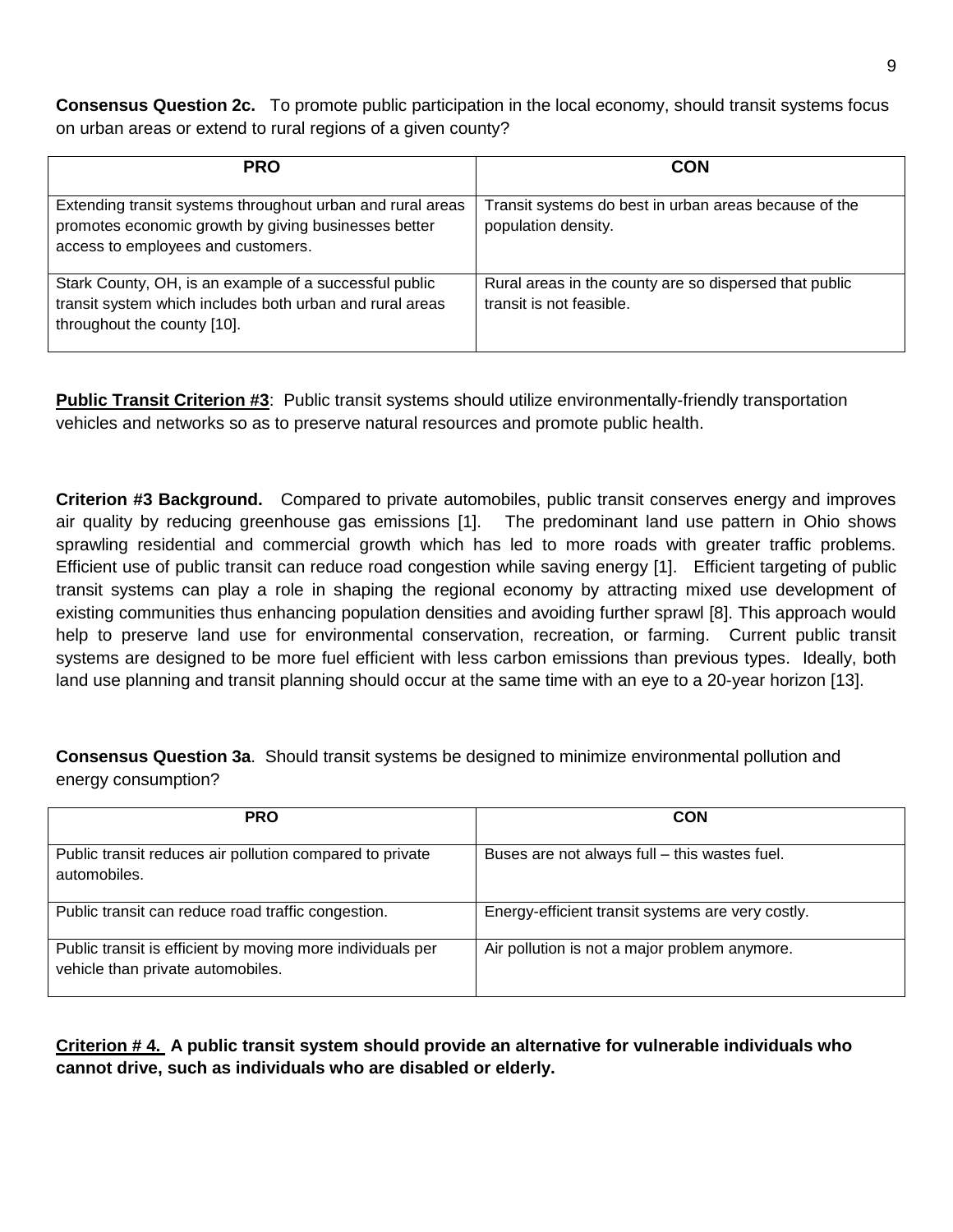**Criterion #4-Background.** By federal mandate (Americans with Disabilities Act), public transit facilities must be accessible to the disabled. For vulnerable individuals, public transit increases access to health care, human services, job training, and quality of life trips for shopping and personal appointments [10]. Data show that Ohioans are getting older and poorer, especially in rural areas [8]. Nearly 90% of elderly individuals would prefer to stay in their homes for as long as possible rather than move to other facilities [7]. In order to allow the elderly to do this, public transportation is essential. As noted previously above, the LWVOA transit survey indicated that most responders were unfamiliar with public transportation and had no opinion of services. Of those responders who expressed an opinion, the majority disagreed that services were adequate for either the elderly (69.3%) or disabled (60.8%).

Currently Lorain County has a door-to door demand-response paratransit service which supplements the standard "fixed route" systems. The service is termed "Dial a Ride" and operates on weekdays from 5:30 AM to 6:30 PM. Reservations can be made up to two weeks in advance. As noted in Table 2, after the dramatic reduction of fixed route service from 14 routes to only 4 routes in 2010, a similar steep decline occurred in Diala-Ride service. The cause of this decline may be due to cessation of service to some areas. To supplement Lorain County services, the City of Oberlin contracts with Lorain County Transit to provide a hybrid demandresponse transit service in Oberlin on Mondays and Thursdays, with service to Elyria and Lorain on Thursdays. This local demand-response service is made possible by financing from private businesses and non-profit groups in Oberlin. For medical needs, the only other paratransit service in Lorain County open to the disabled or elderly is provided by Goodwill Industries. In addition, the Veterans Administration (VA) supports a paratransit service exclusively for Lorain County veterans so that they can access VA hospitals which are all located in Cuyahoga County.

**Criterion #4a – Question.** Should public transit systems provide paratransit "demand-response" service for vulnerable individuals to an area beyond the present boundaries?

| <b>PRO</b>                                                                                                                                                  | <b>CON</b>                                                                                                           |
|-------------------------------------------------------------------------------------------------------------------------------------------------------------|----------------------------------------------------------------------------------------------------------------------|
| Public paratransit "demand-response" service is needed to<br>provide mobility to vulnerable populations who may not be<br>able to afford private transport. | Demand-response transit service is too expensive for<br>Lorain County and should be left to social service agencies. |
| Public paratransit services are needed to assure that<br>vulnerable populations receive access to medical care and<br>other essential facilities.           | Paratransit fares are too high.                                                                                      |
| Demand for paratransit service is expected to increase as<br>the population ages.                                                                           | It is difficult for riders to arrange a trip on short notice.                                                        |

## **REFERENCES**